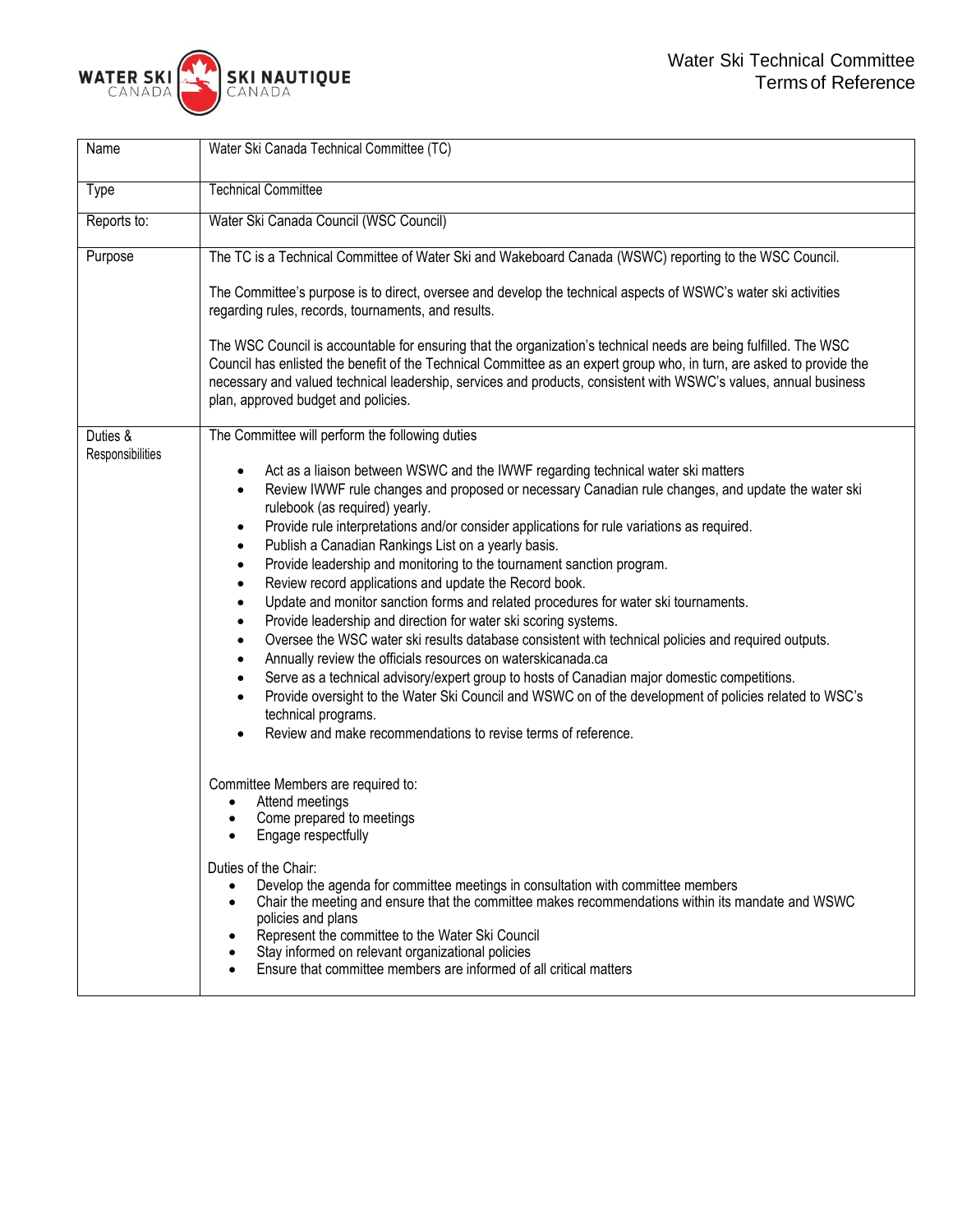| Composition          | The Committee shall be comprised of $7$ members $-$ a Chair and $6$ other members                                                       |  |  |  |  |  |
|----------------------|-----------------------------------------------------------------------------------------------------------------------------------------|--|--|--|--|--|
|                      | The Committee members will be appointed by the WSC Council.                                                                             |  |  |  |  |  |
|                      | Standing Members of the Committee are:                                                                                                  |  |  |  |  |  |
|                      | WSWC CEO or their designate (ex officio)                                                                                                |  |  |  |  |  |
|                      | <b>WSC Council Chair</b>                                                                                                                |  |  |  |  |  |
|                      | The Chair has the authority to invite non-voting individuals to attend committee meetings and consult with the TC.                      |  |  |  |  |  |
|                      |                                                                                                                                         |  |  |  |  |  |
| Quorum               | A quorum for a Committee meeting will be a simple majority.                                                                             |  |  |  |  |  |
|                      |                                                                                                                                         |  |  |  |  |  |
| Committee Chair      | The Chair position is appointed by the Committee and must be ratified by the Water Ski Council<br>$\bullet$                             |  |  |  |  |  |
| Position             | The Chair position will be appointed biannually in the Fall (2-year term - maximum of 3 consecutive terms)                              |  |  |  |  |  |
|                      | The Chair of the Committee does not vote but may cast a vote in the event of a tie<br>$\bullet$                                         |  |  |  |  |  |
| Committee Term       | All members of the Committee will serve terms of two years<br>$\bullet$                                                                 |  |  |  |  |  |
|                      | Membership will be staggered to provide for continuity<br>$\bullet$                                                                     |  |  |  |  |  |
| Meetings             | The Committee will meet at least once per year in person and may meet more frequently as required by<br>$\bullet$                       |  |  |  |  |  |
|                      | teleconference.                                                                                                                         |  |  |  |  |  |
|                      | The Committee will endeavor to meet with its constituents annually at the Water Ski Nationals.                                          |  |  |  |  |  |
|                      | Meetings of the Committee will be at the call of the Chair or WSC.<br>$\bullet$                                                         |  |  |  |  |  |
|                      | Meeting expenses are part of the Committee budget.<br>$\bullet$                                                                         |  |  |  |  |  |
| Conflict of Interest | Each Committee member will be required to complete a Conflict of Interest declaration when appointed to the<br>$\bullet$                |  |  |  |  |  |
|                      | Committee                                                                                                                               |  |  |  |  |  |
|                      | A Conflict of Interest declaration spreadsheet will be reviewed and updated at each meeting as a best practice<br>$\bullet$             |  |  |  |  |  |
|                      | to ensure effective and transparent decision making                                                                                     |  |  |  |  |  |
| Authority            | The Committee has the authority to appoint the Chair position.<br>$\bullet$                                                             |  |  |  |  |  |
|                      | The Committee does not have the authority to remove a Committee member but can make application to the<br>$\bullet$                     |  |  |  |  |  |
|                      | Water Ski Council to do so.                                                                                                             |  |  |  |  |  |
| Reporting            | The Committee reports to the WSC Council<br>$\bullet$                                                                                   |  |  |  |  |  |
|                      | The Committee will minute all meetings and provide those minutes to the WSC Council promptly after every meeting                        |  |  |  |  |  |
|                      | The Committee will provide reports at the Water Ski Council meetings and Town Hall Meetings; and as required /                          |  |  |  |  |  |
|                      | requested by the Council and / or WSWC.                                                                                                 |  |  |  |  |  |
| <b>WSWC Veto</b>     | Notwithstanding the authority of the Water Ski Council tooversee the sport, WSWC retains a veto over such matters if, in the opinion of |  |  |  |  |  |
|                      | WSWC:                                                                                                                                   |  |  |  |  |  |
|                      | they present an unacceptable safety risk<br>$\bullet$                                                                                   |  |  |  |  |  |
|                      | they threaten the image and reputation of WSWC or the sport, or                                                                         |  |  |  |  |  |
|                      | they impose financial costs that have not been accommodated in Council-approved budgets.<br>$\bullet$                                   |  |  |  |  |  |
|                      | This veto power will only be exercised in extenuating circumstances and in a reasonable fashion.                                        |  |  |  |  |  |
| <b>Budget</b>        | The budget for the Committee will be approved by the Water Ski Council                                                                  |  |  |  |  |  |
| Approval and Review  | These Terms of Reference were approved by the Water Ski Council on August 20, 2020. This document will be reviewed                      |  |  |  |  |  |
|                      | annually by the Committee and the Council and will be updated by the Council as required.                                               |  |  |  |  |  |
|                      |                                                                                                                                         |  |  |  |  |  |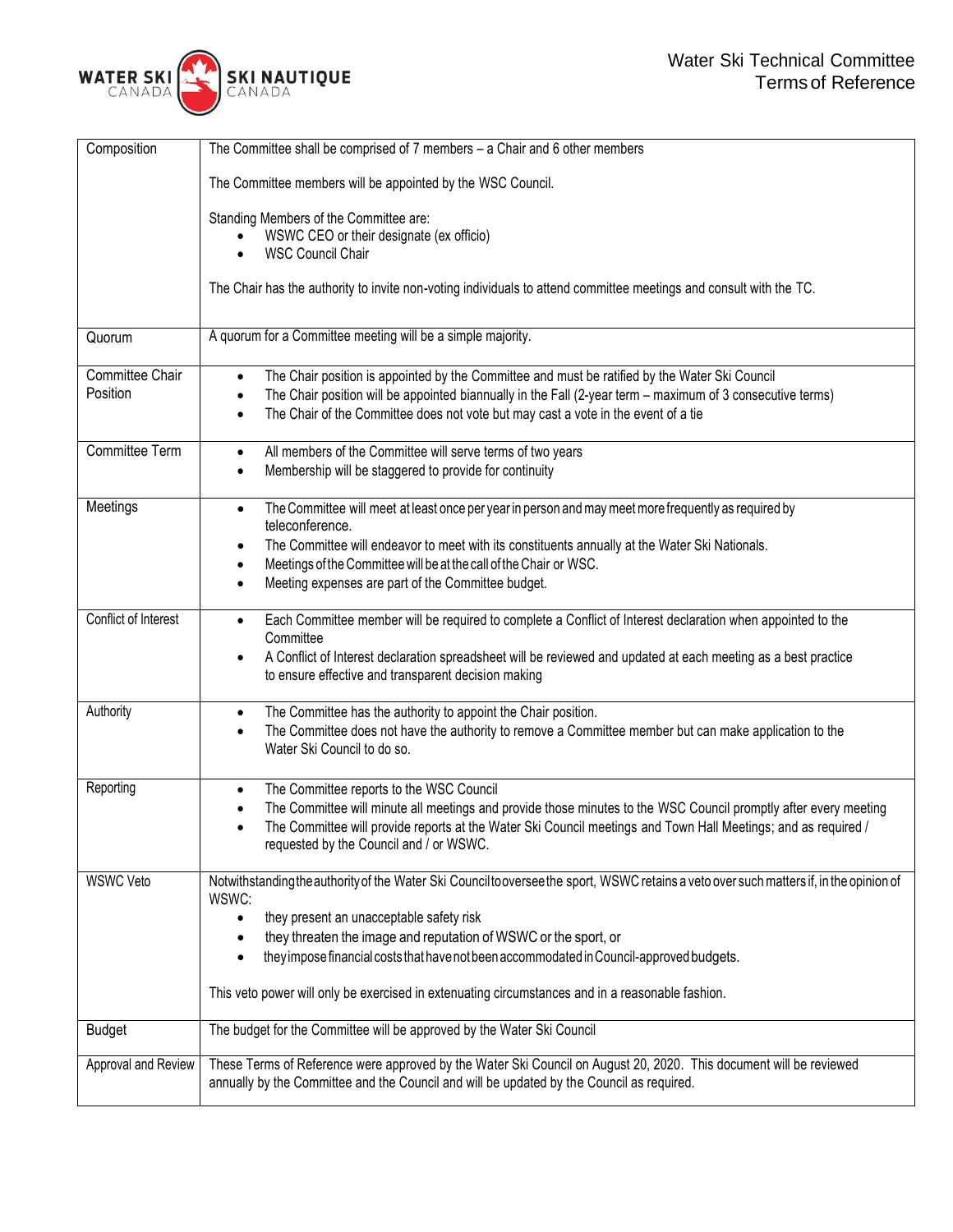

## **Acknowledgement**

|                                                                    |  | hereby acknowledge that I understand, accept and agree to comply with the information |
|--------------------------------------------------------------------|--|---------------------------------------------------------------------------------------|
| contained in the Water Ski Technical Committee Terms of Reference. |  |                                                                                       |

Name (PRINT):\_\_\_\_\_\_\_\_\_\_\_\_\_\_\_\_\_\_\_\_\_\_\_\_\_\_\_\_\_\_\_\_\_\_\_\_\_\_\_\_\_\_

Signature:\_\_\_\_\_\_\_\_\_\_\_\_\_\_\_\_\_\_\_\_\_\_\_\_\_\_\_\_\_\_\_\_\_\_\_\_\_\_\_\_\_\_\_\_\_\_\_

Date: \_\_\_\_\_\_\_\_\_\_\_\_\_\_\_\_\_\_\_\_\_\_\_\_\_\_\_\_\_\_\_\_\_\_\_\_\_\_\_\_\_\_\_\_\_\_\_\_